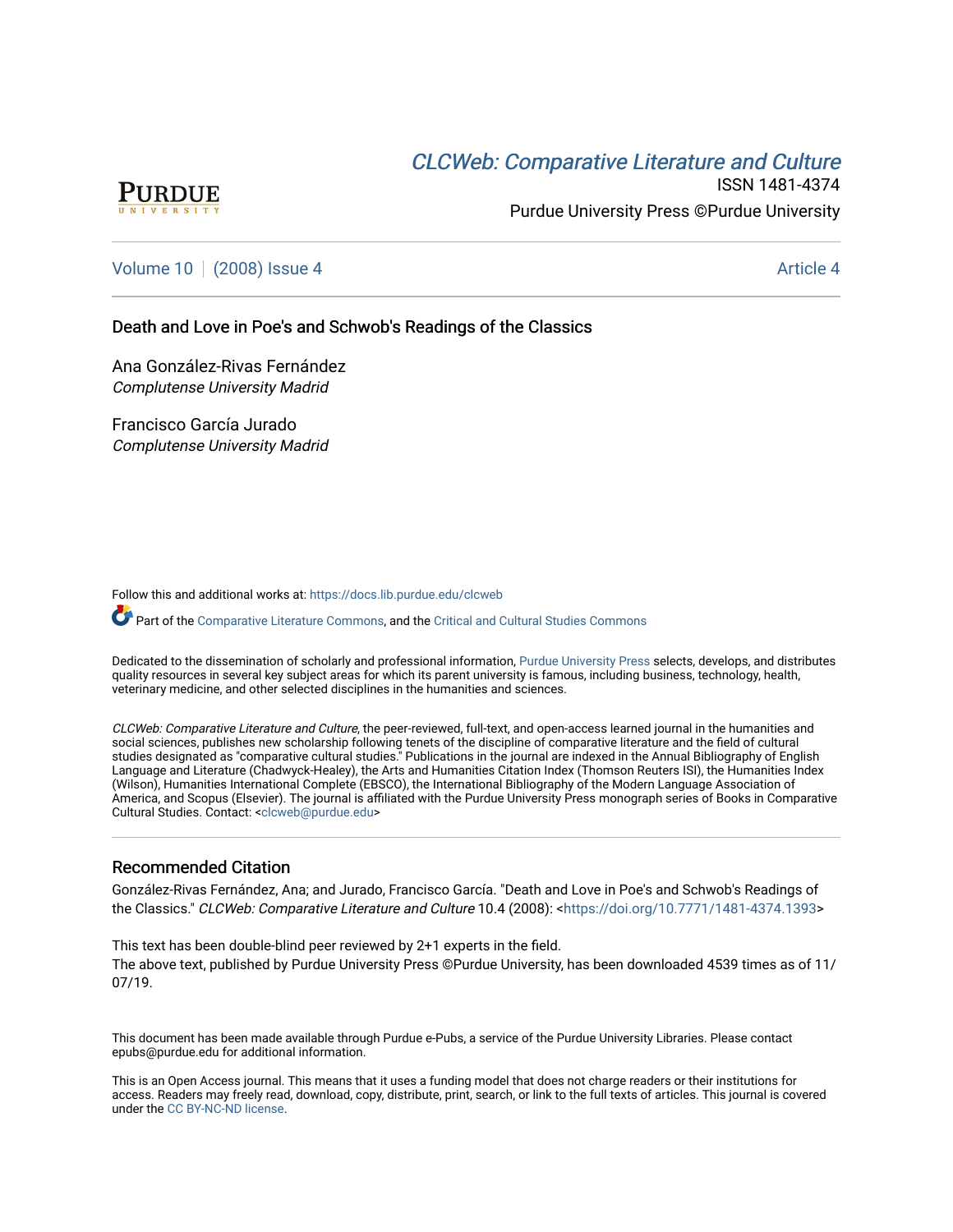**PURDUE** UNIVERSITY PRESS <http://www.thepress.purdue.edu>

# CLCWeb: Comparative Literature and Culture

ISSN 1481-4374 <http://docs.lib.purdue.edu/clcweb> Purdue University Press ©Purdue University

CLCWeb: Comparative Literature and Culture, the peer-reviewed, full-text, and open-access learned journal in the humanities and social sciences, publishes new scholarship following tenets of the discipline of comparative literature and the field of cultural studies designated as "comparative cultural studies." In addition to the publication of articles, the journal publishes review articles of scholarly books and publishes research material in its Library Series. Publications in the journal are indexed in the Annual Bibliography of English Language and Literature (Chadwyck-Healey), the Arts and Humanities Citation Index (Thomson Reuters ISI), the Humanities Index (Wilson), Humanities International Complete (EBSCO), the International Bibliography of the Modern Language Association of America, and Scopus (Elsevier). The journal is affiliated with the Purdue University Press monograph series of Books in Comparative Cultural Studies. Contact: <clcweb@purdue.edu>

> Volume 10 Issue 4 (December 2008) Article 4 Ana González-Rivas Fernández and Francisco García Jurado, "Death and Love in Poe's and Schwob's Readings of the Classics"

<http://docs.lib.purdue.edu/clcweb/vol10/iss4/4>

Contents of CLCWeb: Comparative Literature and Culture 10.4 (2008) Thematic issue New Studies on the Fantastic in Literature Edited by Asunción López-Varela <http://docs.lib.purdue.edu/clcweb/vol10/iss4/>

Abstract: In their article "Death and Love in Poe's and Schwob's Readings of the Classics," Ana González-Rivas Fernández and Francisco García Jurado propose that although Gothic literature usually relegates the theme of love to the background, devoting most of its attention to the supernatural and to darkness, there are also literary texts in which love is mixed with life beyond the grave. This is the case, for example, of Théophile Gautier's La Morte amoureuse (1836), the story of a vampire who comes back to life in her "undead" condition in order to seduce a priest. The theme of love and death awakened great interest among the Romantics, but this is not unique to modern literature: Greco-Roman writers had already dealt successfully with this topic and modern authors used this to create their own fictions. González-Rivas Fernández and García Jurado analyze how modern authors of Gothic narratives read certain ancient texts regarding love and death and how they use them in their own narratives: they establish a complex relationship between ancient and modern texts that transcends mere imitation or inspiration. González-Rivas Fernández and García Jurado discuss the case of Poe, whose texts "Berenice" and "Ligeia" are based on particular readings of previous narratives of ancient as well as mysterious origin and they analyze the re-reading of Poe by Marcel Schwob.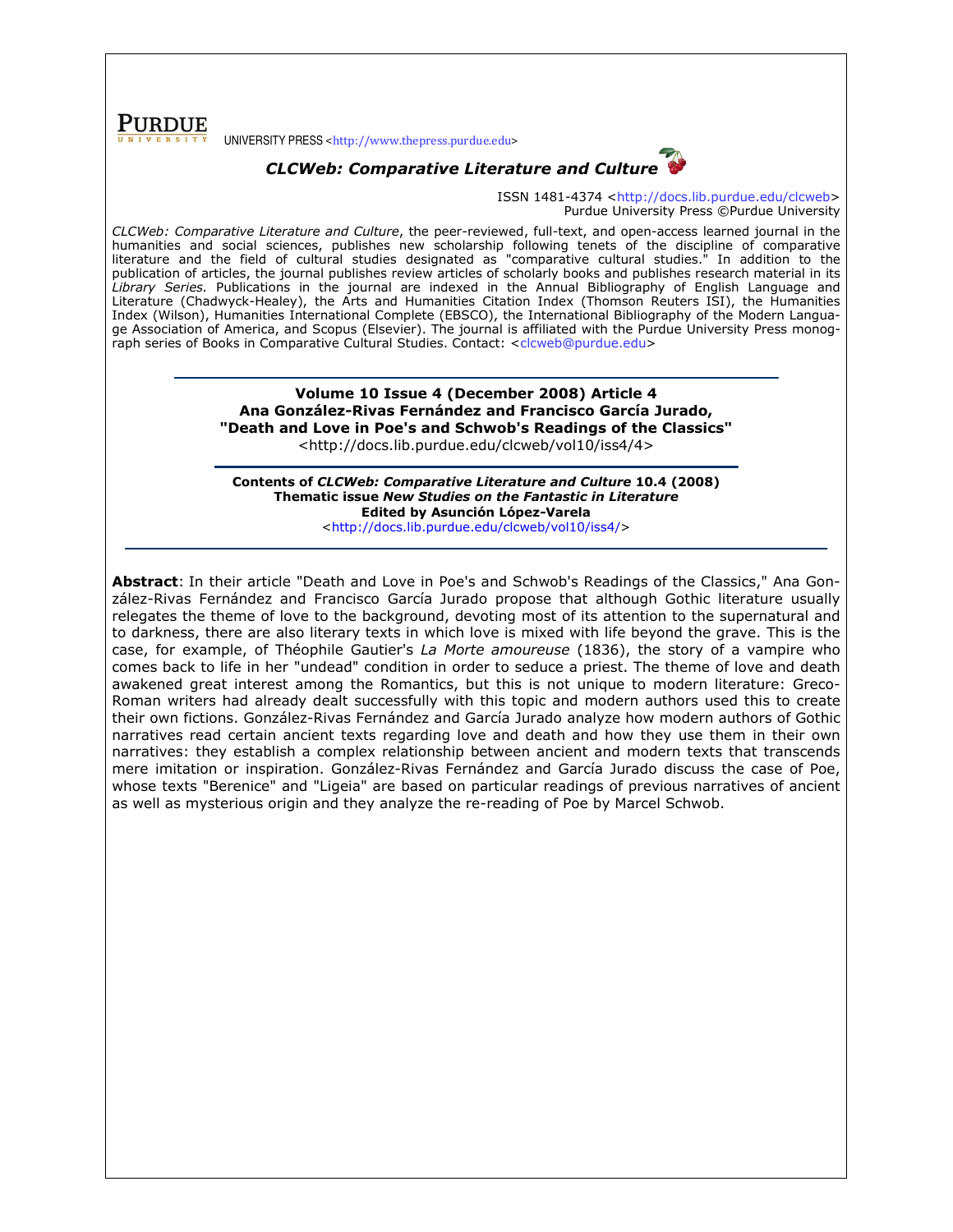Ana González-Rivas and Francisco García Jurado, "Death and Love in Poe's and Schwob's Readings of the Classics" page 2 of 8 CLCWeb: Comparative Literature and Culture 10.4 (2008): <http://docs.lib.purdue.edu/clcweb/vol10/iss4/4> Thematic issue New Studies on the Fantastic in Literature. Ed. Asunción López-Varela

### Ana GONZÁLEZ-RIVAS FERNÁNDEZ and Francisco GARCÍA JURADO

#### Death and Love in Poe's and Schwob's Readings of the Classics

Edgar Allan Poe's work represents a turning point in the evolution of Gothic literature: the passage from the object to the subject, from fear caused by the outside world to the terror that emerges within oneself, from the depths of the psyche. This shift in focus was to be taken up by authors such as Oscar Wilde and Henry James. In "Berenice" (1835) and "Ligeia" (1838), Poe develops a literary topos common in his narratives, that of the dead beloved who rises from her grave and comes back to life. These two stories are connected with his other literary works such as "Morella" (1835), "The Fall of the House of Usher" (1839), or poems such as "The Sleeper" (1831, 1836, 1845), which share the same range of themes. On the other hand, in order to understand Poe's obsession with this motif, we must go back to his biography and to the deaths of his wife and cousin Virginia, his mother, a friend's mother, and his stepmother, all dear to Poe.

In the first part of this article, we analyze the general characteristics of "Berenice" and "Ligeia," as well as the dialogue that they maintain with classical literature. This theme has, in part, already been examined by other scholars who have analysed Poe's interest in Greco-Roman literature. But none of these previous studies have considered the classical as part of Poe's Gothic facet and so none of them has defined the system of intertextuality between the two elements which transcend the particularity of Poe's case. Darlene Harbour Unrue made a step in this direction when she stated that "Edgar Allan Poe's affinity with classical values has not been properly noted by critics and other readers who have interpreted the romantic and Gothic elements in his fiction and poetry as proof of Poe's predilection for the subjective, macabre, and fantastic, as well as transcendental" (112). However, Unrue analyzes the presence of the classical in Poe's work by separating him from the romantic tradition, which again implies a priori an approach that maintains the apparently irreconcilable opposition between classical literature and the Gothic.

The tale of "Berenice" is one of the most horrific stories Poe ever wrote, a fact that many scholars have noticed and that Poe himself recognized. It tells the story of two cousins, Egaeus and Berenice, who, after spending their childhood together, fall in love and decide to get married. At this time, each of them begins to change: Berenice fells ill and slips little by little towards death. Egaeus, on the other hand, becomes more and more affected by a mental illness diagnosed as "monomania," obsessions with certain details which lead to his absorption in reverie. One day, he becomes fixated on Berenice's teeth, and after she dies, he begins to think about them obsessively. Suddenly, one of the servants bursts into the library and tells Egaeus that Berenice's grave has been profaned and that the girl has been found bleeding and still alive. Egaeus realizes then that he is covered in mud and blood and he fixes his gaze on a small box with a strange Latin inscription on it. He opens it and sees Berenice's teeth, which, in his delirium, he had himself extracted from the young woman while she was still breathing. Further, in the story of "Berenice" there are two aspects related to the classical world that play an important role in the axis of the narrative: the name of the characters and the Latin quotation attributed to a medieval Arab writer, Ebn Zaiat. Firstly, the names of Egaeus and Berenice have clear classical evocations. Egaeus was the king of Athens who threw himself into the sea when he believed that his son Theseus had been killed by the Minotaur. Berenice was the wife of Ptolomeus the Third. Worried about her husband's leaving for war in Syria, she promised her hair to Aphrodite if he came back alive and safe. On her husband's return, Berenice gave her hair to the goddess, who transformed it into a constellation. In the first case, the resemblance between Poe's Egaeus and the king of Athens probably lies in the rashness that leads both men to the misinterpretation of the deaths of Theseus and Berenice and, therefore to the final tragedy. As far as Poe's Berenice is concerned, she has in common with the queen of Egypt the sacrifice which they both make for the beloved man; a sacrifice the price of which is a part of themselves (the hair and the teeth). With the choice of the names of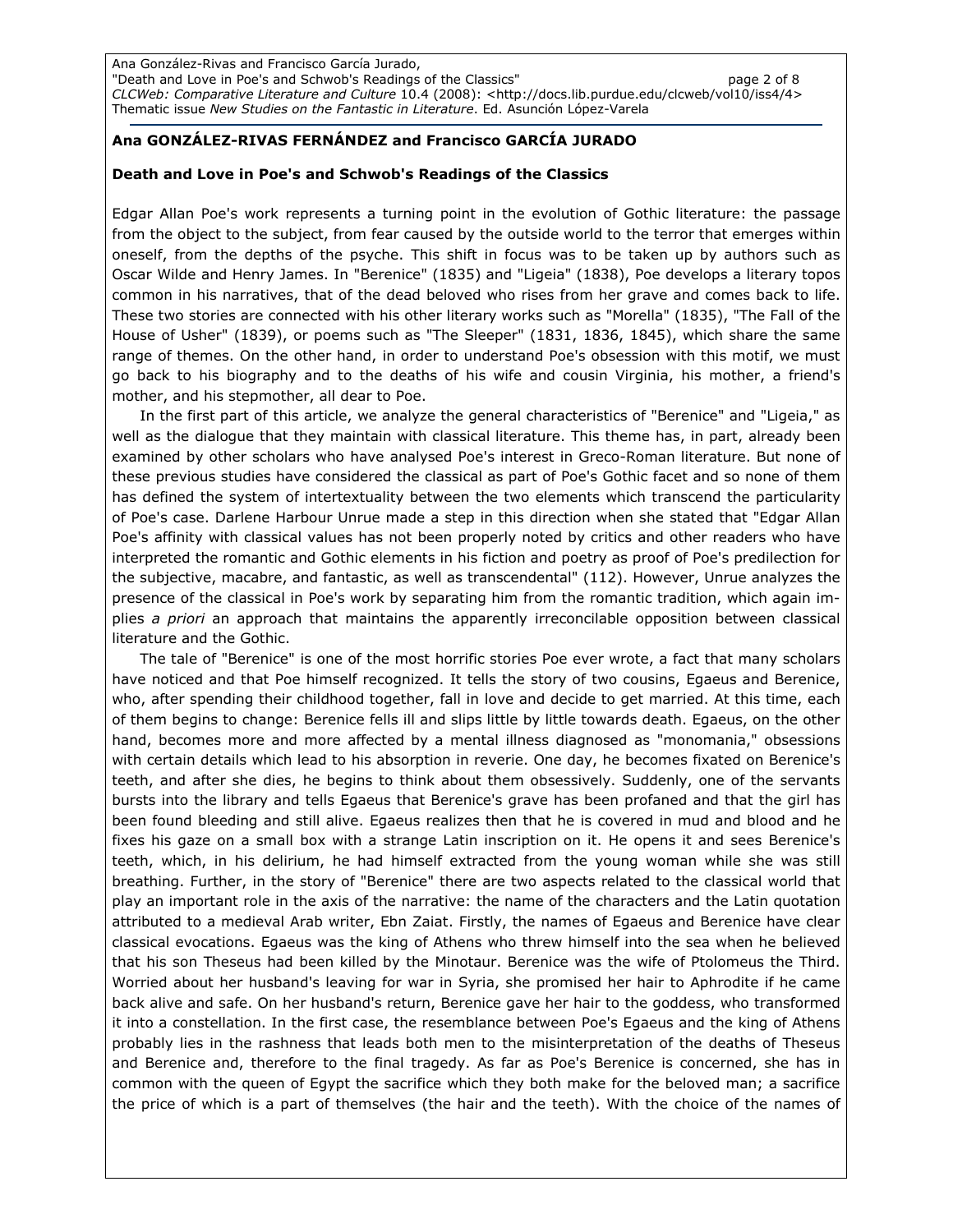Ana González-Rivas and Francisco García Jurado, "Death and Love in Poe's and Schwob's Readings of the Classics" page 3 of 8 CLCWeb: Comparative Literature and Culture 10.4 (2008): <http://docs.lib.purdue.edu/clcweb/vol10/iss4/4> Thematic issue New Studies on the Fantastic in Literature. Ed. Asunción López-Varela

Egaeus and Berenice, Poe manages to raise his characters to the category of ancient royalty, transposing a family matter onto an epic level.

The other motif that brings the classical literature and themes into Poe's work is the Latin quotation that heads the tale, and which is attributed to the Arab poet Ebn Zaiat: "My mates used to tell me that if I visited my loved's sepulchrum, / my sorrow will relieved a bit" ("Dicebant mihi sodales, si sepulchrum amicae visitarem, / Curas meas aliquantulum fore levantas") (for the attribution of this quotation, see Beard). The quotation is repeated within the narrative itself, but this time as part of the tale itself: it is the inscription on the box in which Egaeus unconsciously hides Berenice's teeth. The repetition of the initial quotation in the body of the narrative is a phenomenon that García Jurado has called "double quotation" and this plays an important role in the intertextual relationships (see "Las citas grecolatinas"). It should be highlighted that in this case the relationships between the Classics and the Gothic are established through a translation into Latin, probably written by Poe himself. This use of a classical language in modern literature shows the importance of antiquity. The two mechanisms that are activated through Zaiat's quotation (the "double quotation" and the use of Latin) reveal Poe's position as a reader of Gothic literature, where both strategies had already been used to establish intertextuality with Greco-Roman literature. It can be argued that the phenomenon of the "double quotation" in the literature of terror began intuitively in works such as Melmoth, the Wanderer (1820), by Charles Maturin, where this device reveals the specific transcendence of certain ancient texts in modern ones. As García Jurado points out, Poe was not slow to notice the great possibilities of this mechanism and he uses them in "Berenice," where the quotation takes on its full sense only when it appears written on the box in the library (see "Las citas grecolatinas"). Poe had already experimented with the Latin quotation in other accounts such as in "The Murders in the Rue Morgue" or "The Purloined Letter" but, as regards the "double quotation," Poe forms the link between Maturin and modern authors such as Schwob, who also uses this device in the tale called "Béatrice" (see García Jurado, "Las citas grecolatinas"). In this way, Poe and Schwob manage to conceptualize a technique that in our times is still an important influence for authors such as Stephen King.

The use of Latin in Gothic literature, however, was a common strategy in the very first novels, such as The Castle of Otranto (1764) by Horace Walpole or The Monk (1796) by Matthew Gregory Lewis. Latin evokes the Roman Empire, but also the Catholic Church, and Latin, therefore, is the common denominator in the fight between paganism and christianity, a theme that often underlies Gothic literature, at least in its early stages. As a religious language, Latin is also a way to enter into contact with the great beyond, which, in the Manichean terms of the Gothic means heaven as well as hell. On the other hand, Latin is the language of terror, of the Inquisition, of Maria Tudor, and of so many other people and institutions with horrific connotations in the collective mind of the English people. In short, Latin is the language of horror and this explains its use in the Gothic novel. Poe knew all these connotations and took advantage of them, and years later, Schwob too did not scorn this technique and he too used Latin to his advantage.

Ligeia was a beautiful young woman whom the narrator fell in love with, a girl with dark eyes and a broad education. In her lover's eyes, Ligeia was an ethereal and almost intangible woman. After their marriage, Ligeia falls ill and dies and the narrator marries another woman, Lady Rowena. However, the pull of Ligeia is too strong for the narrator and the mere recollection of her makes him hate his new wife. Lady Rowena falls ill too, and also dies, probably because of three or four drops that fall "mysteriously" into her drink. On the night of her death, and while the corpse is still in the conjugal chamber, the narrator watches how the corpse seems to come to life several times and then falls again in a faint. Finally, the beloved woman wakes up, and she is no longer Lady Rowena, but Ligeia. In "Ligeia" several references to the classical world can be found (see Rea). The main character's name is a good example, and Bettina L. Knapp reads it as an echo of Ligea (sic), one of the nymphs of Virgil's Georgics. The comparison with a nymph, a spirit of the woods and the waters, is appropriate to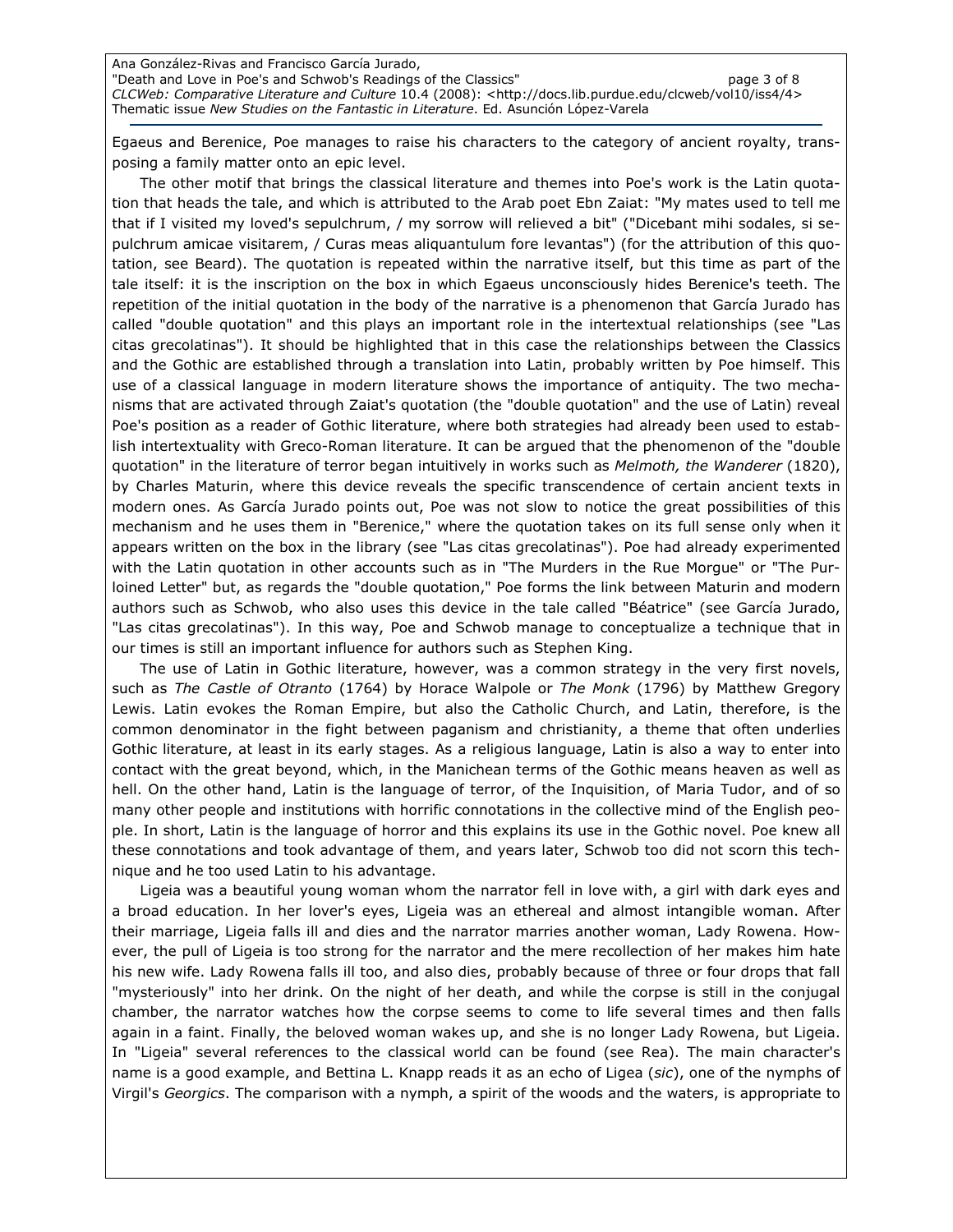Ana González-Rivas and Francisco García Jurado, "Death and Love in Poe's and Schwob's Readings of the Classics" page 4 of 8 CLCWeb: Comparative Literature and Culture 10.4 (2008): <http://docs.lib.purdue.edu/clcweb/vol10/iss4/4> Thematic issue New Studies on the Fantastic in Literature. Ed. Asunción López-Varela

define Ligeia, an ethereal woman whom the narrator met far away in the past in an idyllic landscape, "in some large, old, decaying city near the Rhine" (Poe 654). Likewise, the name of Ligeia seems to be connected with Ligia (see Grimal), one of the sirens of classical antiquity, an interpretation based on certain details of the description and the widespread knowledge of the character (see Rea). Finally, as regards the concept of the siren, some scholars (e.g., Misrahi 181) have found another literary precedent in Ligea, a siren representing the harmony of nature in the poem Comus by John Milton.

Throughout the tale, there are other references that shape the character of Ligeia as a mythological being of ancient Greece. This can be seen in the description of her by the narrator, a description where all references to Ligeia's body finish with a nod to classical fantasy. Referring to her hair, the narrator uses the Homeric adjective "hyacinthine": "the raven-black, the glossy, the luxuriant and the naturally-curling tresses, setting forth the full force of the Homeric epithet, 'hyacinthine!'" (Poe 655). Somewhat later, the narrator also finds a Hellenic look in Ligeia's chin: "I scrutinized the formation of the chin -- and there, too, I found the gentleness of breadth, the softness and the majesty, the fullness and the spirituality, of the Greek -- the contour which the god Apollo revealed but in a dream, to Cleomenes, the son of the Athenian" (Poe 655). Finally, the narrator pauses before Ligeia's eyes, a mirror of her soul and the source of his enchantment, and again he relies on mythology to express her beauty: "Those eyes! Those large, those shining, those divine orbs! They became to me twin stars of Leda, and I to them devoutest of astrologers" (Poe 656). In conclusion, Ligeia was at the same time nymph, goddess, and siren, a mythological being that had captivated the imagination of Poe and his narrator.

"Berenice" and "Ligeia" are two accounts of love and death; or, to be more precise, two accounts of a powerful love that surpasses the boundaries of death. There are many areas in common between the two tales; and in fact, from a narratological point of view, we can view them as the same text. Both in "Berenice" and in "Ligeia" the beloved woman becomes the obsession of the main character, an obsession that reappears after the women's death. The return of the beloved woman from the grave symbolizes the return of the repressed with sexual implications from a Freudian point of view as Christopher Rollason explains. In both tales, moreover, there is an element which constitutes the turning point in the narrative and the hinge upon which the states of love and death rotate at the same time: marriage. When the marriage is agreed to, the illnesses of Berenice and Egaeus become more acute. Marriage is also the prelude of Ligeia's death and a new marriage (and a new death) is what brings her back to life. These connections between marriage and death are not new in literature: already in classical mythology there are stories where both elements are linked (Danaides, Persephone) and there are also several examples in Gothic literature old and new: for example, one scene in Mary Shelley's Frankenstein, "The Spectre Bride," attributed to William Harrison Ainsworth or see Tim Burton's recent film The Corpse Bride. Another of the points that link the tales of "Berenice" and "Ligeia" is that in neither of them is the supernatural element confirmed since both narrators are untrustworthy: the first, due to a psychological disorder and the consumption of opium, and the second, to the effects of opium alone. With this strategy, Poe places his narration in an ambiguous space, between fantasy and reality, near to the rationalist Gothic of Ann Radcliffe.

Poe's tales also revive a classical text about death and love: the story of Philinnion, told by Flegon of Tralles and summed up by Proclus. Philinnion, daughter of Demostratos and Charito, married Craterus, although she was actually in love with Machates. A few months after their wedding, Philinnion died, but came back to life and visited Machates every night. By this time, Machates was a host at Demostratos and Charitos's house. One night, one of the maids discovered the two lovers and ran to tell the secret to Philinnion's parents. Charito recognized Philinnion, but she decided to wait until the morning to ask for an explanation. However, as soon as dawn broke, the girl disappeared, and Machates was only able to describe a few details about her. All of them waited then until the night, and when Philinnion appeared, Machates called her parents. When she saw them, Philinnion explained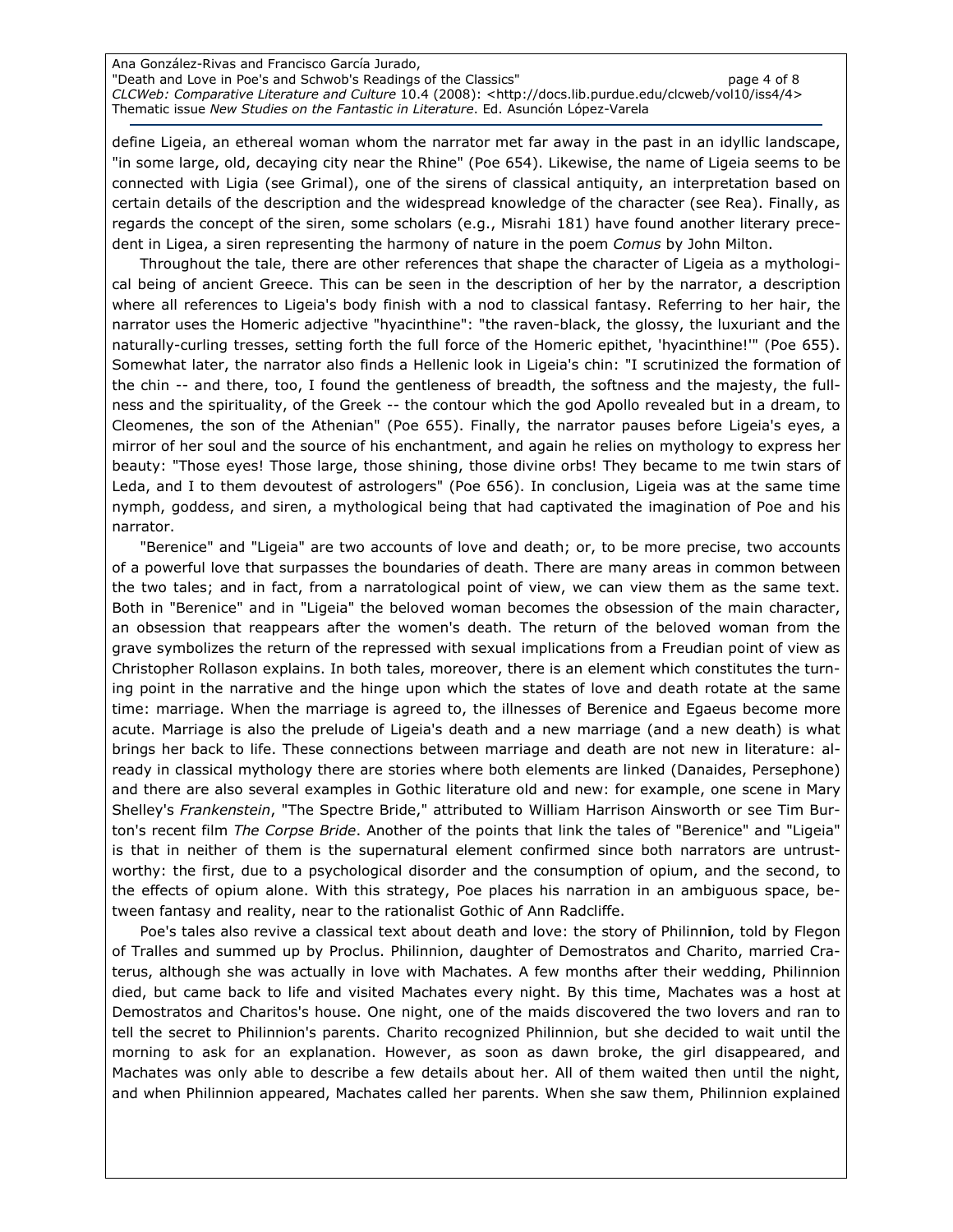Ana González-Rivas and Francisco García Jurado, "Death and Love in Poe's and Schwob's Readings of the Classics" page 5 of 8 CLCWeb: Comparative Literature and Culture 10.4 (2008): <http://docs.lib.purdue.edu/clcweb/vol10/iss4/4> Thematic issue New Studies on the Fantastic in Literature. Ed. Asunción López-Varela

that she had returned by divine will, and as soon as she finished talking, she fell again into a faint. The next day, Philinnion's parents went to their daughter's grave, but could only find a ring and a glass, two presents from Machates. Philinnion's corpse, however, was still at Demostratos's home. After consulting a seer, the girl was buried again on the outskirts of the city and a number of sacrifices were carried out in honour of divinities. Machates, on the other hand, committed suicide in desperation (for more on this story, see, e.g., Hansen 71-77).

As with Philinnion, love is the emotion that draws Berenice and Ligeia out of their graves, although in different ways: whereas Philinnion comes out of her own free will and with the permission of the divinities of Hell, Berenice and Ligeia are called by their lovers, either through the violence of a tooth extraction (in the case of Berenice) or through another death and an imaginary resurrection (in the case of Ligeia). In the three stories love seems to transcend the physical frontiers of death, which are insurmountable in the absence of this feeling of devotion. Beyond Poe, the story of Philinnion had important echoes in Gothic literature and was used by authors such as Goethe (Die Braut von Korinth, 1797), Washington Irving ("Adventure of a German Student" in Tales of a Traveller, 1824) and Théophile Gautier (La Morte amoureuse, 1836). Therefore, in his choice of a theme like the return of the dead beloved, Poe reveals himself to be a reader of Gothic and classical literature, which both show the same anxieties.

Despite his short life, Marcel Schwob (1867-1905) achieved a prominent place among the greatest authors of French literature. Just as Poe was deeply affected by his love life and by his readings, Schwob's works show events from his life such as the death of his lover Louise, to whom he dedicated Le Livre de Monelle, as well as his philological and literary education. As a keen reader of Poe, to whom he refers on several occasions, Schwob recreates many of his aesthetic themes, which he considered from a new perspective closer to the aesthetics of symbolism and fin-de-siècle French literature. In his imaginary life, entitled "Septima, incantatrice," the Latin text which Schwob is inspired by is an epigraphic document (on this, see, e.g., García Jurado, Marcel Schwob). This is what is called in Latin a tabella defixionis (tabella, number 270 in Audollent's edition), found in 1889 in the African city of Hadrumento, and edited for the first time in 1890, very soon before the writing of Schwob's Vies. It is a magic document, written to procure the love of a man. The tabella, whose materiality appears at the end of the tale, is written in Latin, although with Greek characters, and it begins with an invocation of hell:

I ask ... by the great god and the Anteros and by the one who has a falcon on his head and by the seven stars, that at the moment when I have composed this, Sextilius, son of Dionysia, will sleep no more, that he burn up and be made mad, and that he neither sleep nor be able to sit nor speak, but that he has me in his mind, Septima, daughter of Amoena, that he is consumed, mad with love and desire for me, that the soul and heart of Sextilius, son of Dionysia, be consumed with love and desire for me, Septima, daughter of Amoena. And you, Abar, Barbarie, Eloe, Pachnouphy, Puthiemi, grant that Sextilius, son of Dionysia, never find any sleep but be consumed with love and desire for me, that his spirit and body be burned up and every part of the entire body of Sextilius, son of Dionysia. And if not I shall descend into the cave of Osiris and I will destroy the mummy and send it into the river which carries it, for I am the great Decan of the great god Achrammachalala. (Soren 245)

The content of the *tabella* is a spell where a young girl, Septima, asks for the man she is in love with, Sextilius, to be consumed with love for her. Schwob's account is faithful to this plot, although, in order to develop a new story, he introduces innovations such as the description of an African landscape or the addition of a new character, Septima's dead sister. Even with this loyalty to the original text -- this can be observed, for example, in the filiation formula of "Sextilius, son of Dionysia" -- it is remarkable how the spell of the tabella has been re-interpreted as an account of love and mystery. Displaying his broad knowledge of the ancient world, Schwob knows how to take advantage of the reference to the god Anteros in the text: "As swiftly as Eros aims the glances of eyes or whets the darts of his arrows, Anteros turns those glances aside and dulls the flying shafts. He is a kindly god, labouring among the dead, not cruel as the other is. Anteros possesses the nepenthe of forgetfulness. He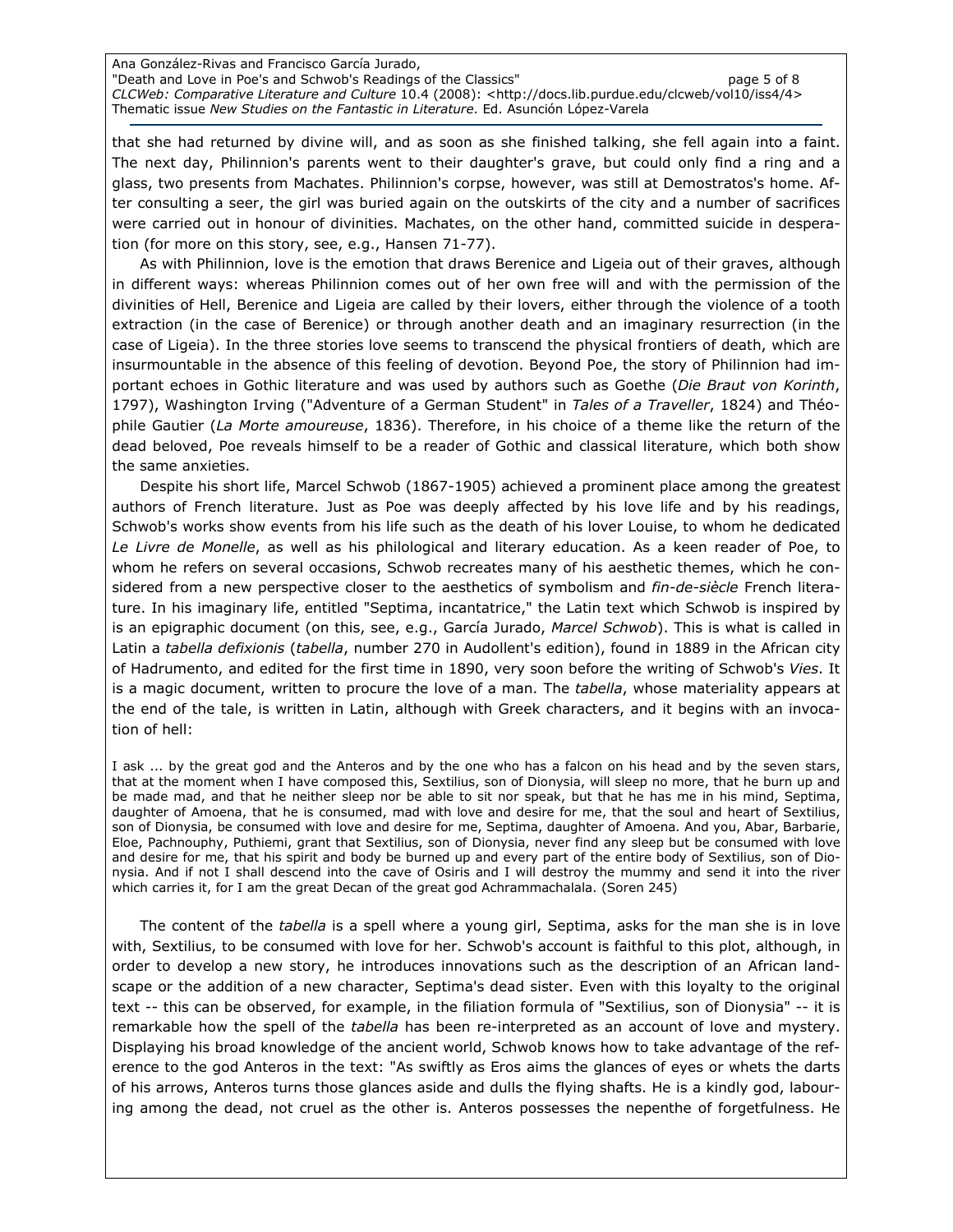Ana González-Rivas and Francisco García Jurado, "Death and Love in Poe's and Schwob's Readings of the Classics" page 6 of 8 CLCWeb: Comparative Literature and Culture 10.4 (2008): <http://docs.lib.purdue.edu/clcweb/vol10/iss4/4> Thematic issue New Studies on the Fantastic in Literature. Ed. Asunción López-Varela

holds love to be the worst of human afflictions; he pursues love to cure love. Powerless, however, to enter a heart once caught by Eros, he seizes that heart's affinity. This is the method of the strife between Eros and Anteros, and the reason why Septima could not love Sextilius, for when Eros touched her with his flame, Anteros took the man she loved" (Imaginary Lives 58-59). Schwob moves between the personifications of Anteros of Cicero, Ovid, and the no less important viewpoint of Platonism as found in Phaedrus, where Plato talks about the image of "anti-love." The role of Anteros thus links with the literary thought of Schwob, a lover of oppositions. These oppositions -- that is, the Manichean opposition between good and evil or the search for the dark side of reality -- invite us to see a connection between Schwob's tale and Gothic aesthetics, of which Poe was also a part. Finally, it is important to note the innovations of Schwob in the text of the tabella, especially in the addition of Phoinissa, Septima's dead sister, to whom Septima entrusts the mission of inspiring love in Sextilius. Phoinissa is the adjective "Phoenicia," which in Latin literature is used to refer to the Carthaginian Dido, who, like Septima, was sick with love. There are also certain echoes of magic spells in learned Greco-Roman literature, such as Theocritus's idyll of "the sorceress," or the spell that Dido herself makes before Aeneas's departure. The spell, as pronounced by Septima, is a kind of synthesis of different texts, in particular of the tabella, that, in turn, underlies the whole narrative. In this way, the account seems to be a small dramatic dialogue inserted into the context of an imaginary life:

"Oh, my sister!," she began, "turn in your sleep and hear me! The little lamp of death's first hours is lighted. We gave you an ampula of colored glass, but you have let it slip through your fingers. Your necklace is broken and the golden beads are scattered around you. Nothing of ours is any longer yours, and he has now, the hawheaded one. O listen, my sister, you have power to carry my words. Fly to that heaven you know so well. Plead for me with Anteros. Implore the goddess Hathor. Beseech him, whose body once drifted safely on the seas to Babylon. Sister, pity a sorrow you never learned! By the seven stars of the magicians of Chaldea I entreat you. By those dark powers Carthage knows, by Iao, Abriao, Salbaal, and Bathbaal hear my invocation. Make him love me! Sextilius, son of Dyonisia, make him burn with love of me, Septima, daughter of our mother, Amoena … so that he shall burn in the night, so that she shall come to me by thy tomb, Phoinissa! Or if that cannot be, let us both be plunged into the shadows. Let Anteros chill the breath of us -- if he must quench this fire Eros has kindled! Perfumed death, drink the libation of my voice. Achrammachalala!" (60-61)

Phoinissa gives dramatic tension to the narrative, which finishes with a tragic ending similar to that of "Béatrice": "Phoinissa put her lips to the boy's mouth and the life went out of him like a bursted bubble. In her sister's cell she took Septima by the hand. And the kiss of Phoinissa and the claps of Phoinissa killed them both, Septima and Sextilius, in the same hour. Such was the dark issue of the struggle between Eros and Anteros, wherefrom the infernal powers received a slave and a freeman. (Schwob, "Imaginary Lives" 63). With regard to the characteristics of Schwob's imaginary life, "Septima" unites the quality of brevity with the profusion of visionary elements (such as corpses that come to life). As far as the use of Greco-Roman literature is concerned, it is remarkable that Schwob selected a rare text on the margins of Latin literature known to specialists only.

In comparison with Poe, there is the literary development of the theme of love and death based on the use of an ancient text, but other innovations also occur, such as the soul that flees from the mouth -- a theme which is treated in more detail in the tale of "Béatrice." If "Berenice" opens with an enigmatic quotation in Latin, "Béatrice" begins with a Greek quotation, a distic attributed to Plato: "My soul was on my lips as I was kissing Agathon. / Poor soul! She came hoping to cross over to him" (Schwob 104). This distic gives Schwob the opportunity to create a peculiar fantastic tale, where two lovers understand from the reading of Plato's verses that breath and soul are the same thing. In this way, when the beloved woman is about to die, the lover kisses her in order to catch inside himself the soul she is going to exhale. However, the result of this is in fact an unpleasant shock -- what actually comes to him is his beloved's voice. The traditional attribution of this poem to Plato is obviously based on the Socratic idea of the soul, although in this case it seems that the lack of confidence that Plato felt regarding poets was not taken into account. Nevertheless, Schwob's tale is about the reading of a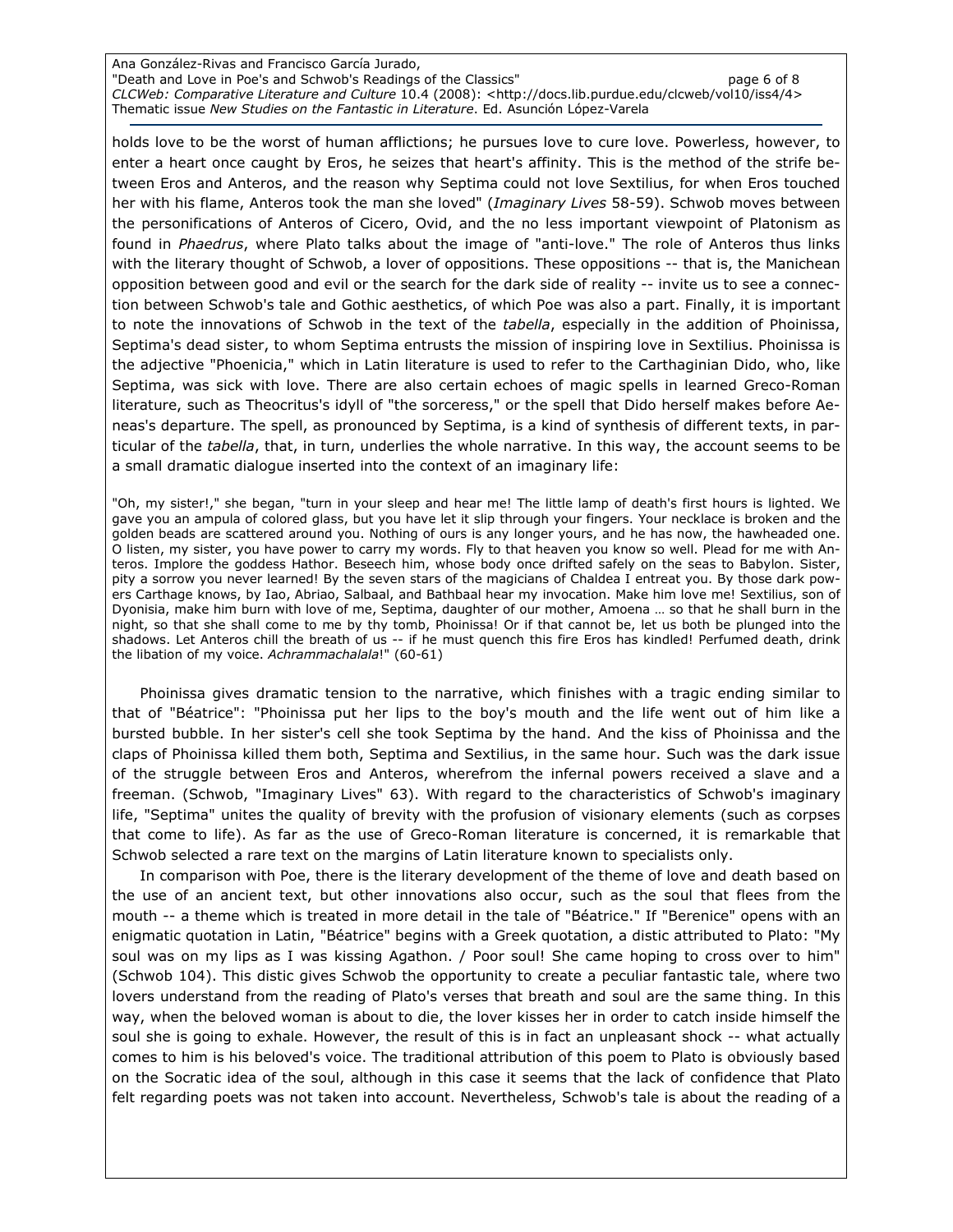Ana González-Rivas and Francisco García Jurado, "Death and Love in Poe's and Schwob's Readings of the Classics" examples the page 7 of 8 CLCWeb: Comparative Literature and Culture 10.4 (2008): <http://docs.lib.purdue.edu/clcweb/vol10/iss4/4> Thematic issue New Studies on the Fantastic in Literature. Ed. Asunción López-Varela

Platonic dialogue titled Phaedon, whose subtitle is "On the Immortality of the Soul." There is also an imaginary reading of some Greek authors, such as Xenophon and a very improbable Empedocles, who thus loses his status as an author of fragments. It should be also noted that the name chosen for the main female character, Béatrice, is possibly motivated by the name of Dante's beloved. As in Poe, nominalism plays an important role in the construction of a story. Finally, it is curious to observe how erudition and passion are mixed when the characters of the narrative find a distic attributed to Plato inside the pages of Aulus Gellius, to whom they refer with the ambiguous terms of "d'un grammairien de la decadence" (on this, see Garcia Jurado, Marcel Schwob).

Schwob's literary oeuvre contains two tales that turn on the theme of love and death, thus suggesting his interest in classical and nineteenth-century literature. However, Schwob shows a different perspective, above all in "Béatrice" where he develops this topic from the duality of body and soul; thus, instead of the loved woman's corpse what comes back to the lover is her spirit. Despite the differences, both accounts still represent the beloved woman who defies death for love, just as Philinnion did for Machates. Further, the first of Schwob's tales, "Septima," is ascribed to a modality described by Schwob as "imaginary lives," fictions in which he recreates made-up biographies. The tale of "Berenice," however, is more in the tradition of Poe, as can be observed in the linguistic games (nominalism) and in the use of the "double quotation," a resource which Schwob contextualized inside the Gothic genre. But, apart from the different methods of contextualization of the classical world, the high degree of erudition that Schwob shows in all these references, such as the use of the tabella defixionis, which reveals Schwob's philologist side, is remarkable.

In conclusion, our analysis of Poe's "Berenice" and "Ligeia" and Schwob's "Septima" and "Béatrice" suggests different possibilities of intertextuality between Greco-Roman and modern fantastic literature, specifically the Gothic. These influences and intertextualities have to do not only with a Romantic aesthetic, but also with the classical tradition itself, a motif that Schwob perpetuates within his Gothic story. The phonetic coincidence between the names of "Béatrice" and "Berenice," the use of the "double quotation" and of classical languages in general, and finally, the existence of certain ancient texts share the same theme in Poe's and Schwob's texts: that of a woman who, moved by love, comes out from her grave in search of her lover. Poe and Schwob make a modern reading of classical themes and adapt them to the new literary codes.

Note: Research for the above article was funded by the Ministry of Education and Science of Spain, Project MEC HUM2007-60326/FILO.

#### Works Cited

Audollent, Auguste. Defixionum tabellae quotquot innotuerunt tam in Graecis orientis quam in totius occidentis partibus praeter Atticas in corpore inscriptionum editas. Paris: Alberti Fontemoing, 1904.

Barrios, María José, and Francisco García Jurado. "Nihil sapientiae odiosus acumine nimio: Séneca como la máscara de Edgar Allan Poe." "Ad amicam amicissime scripta." Homenaje a la profesora María José López de Ayala y Genovés. Ed. Jenaro Costas Rodríguez. Madrid: U de Educación a Distancia, 2005. Vol. 1, 409-18.

Beard, Michael. "The Epigraph to Poe's 'Berenice'." American Literature 49.4 (1978): 611-13.

García Jurado, Francisco. Marcel Schwob. Antiguos imaginarios. Madrid: ELR, 2008.

García Jurado, Francisco. "Las citas grecolatinas en los modernos relatos de terror: el fenómeno de la doble cita." Cuadernos del abismo. Homenaje a H.P. Lovecraft. Ed. Fernando Broncano and David Hernández de la Fuente. Madrid: Literaturas.Com Libros, 2008: 15-35.

González-Rivas Fernández, Ana. "Melmoth, el errabundo: un homenaje a la literatura clásica." Conference presentation, I Congreso Internacional de Literatura Fantástica y Ciencia Ficción. Madrid: U Carlos III de Madrid (8 May 2008).

Grimal, Pierre. The Dictionary of Classical Mythology. Oxford: Blackwell, 2001.

Knapp, Bettina L. Edgar Allan Poe, o El sueño como realidad. Buenos Aires: Fraterna, 1986.

Misrahi, Alicia. El lector de… Edgar Allan Poe. Barcelona: Océano, 2002.

Poe, Edgar Allan. The Complete Tales and Poems of Edgar Allan Poe. New York: The Modern Library, 1960. Rea, Joy. "Classicism and Romanticism in Poe's 'Ligeia'." Ball State University Forum 8 (1967): 25-29.